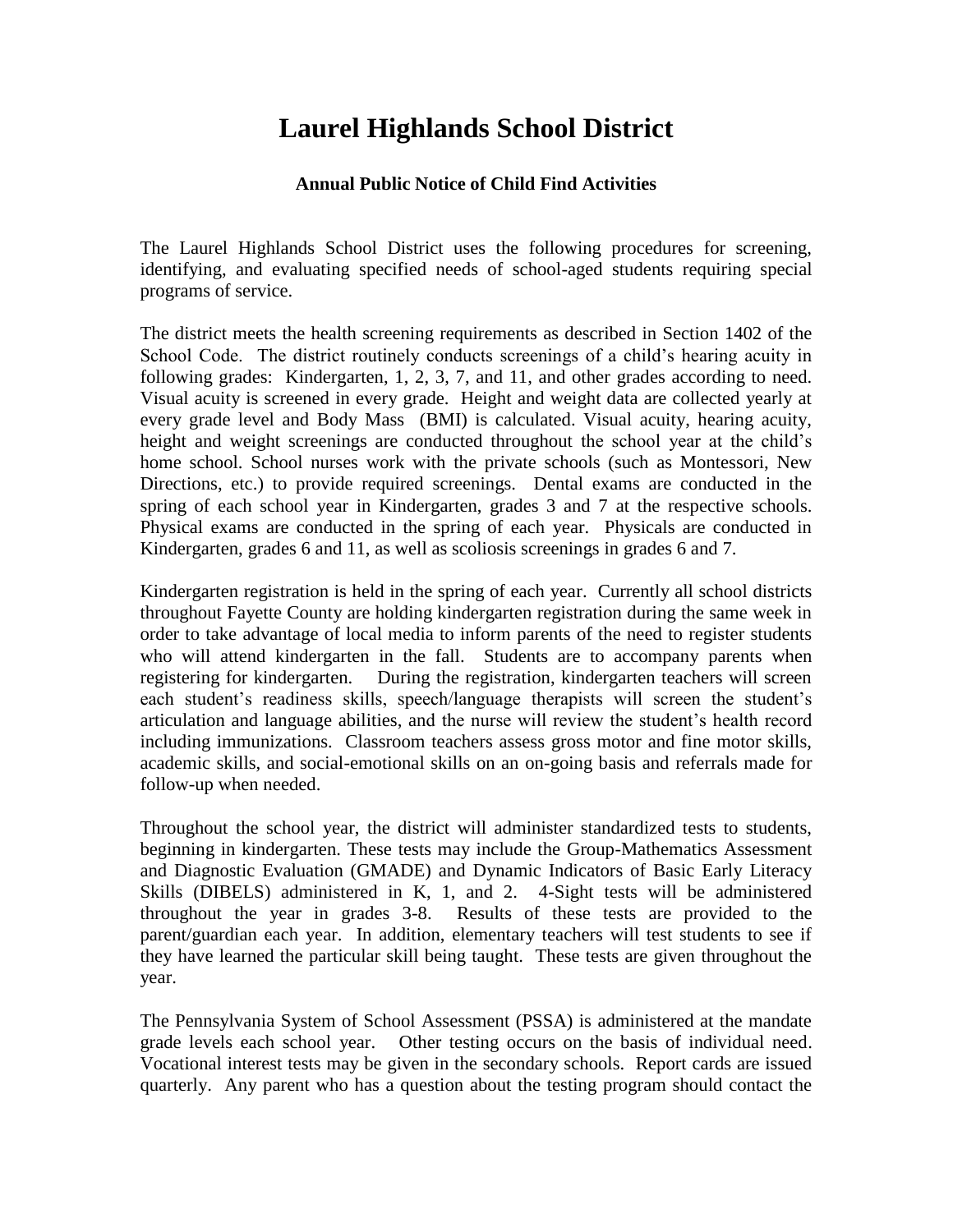Building Principal. The Pennsylvania Alternate School Assessment (PASA) is available for students who meet the eligibility for this assessment.

If the student is experiencing academic, social, and/or behavioral issues that are impacting the student's education, then the student may be eligible for intervention to address the student's concerns. Every attempt will be made to maintain the student in his/her regular education environment prior to considering special education services. Screening information is utilized by a team consisting of the building principal, classroom teacher, guidance counselor, and school psychologist to determine if adjustments can be made in the child's current program and/or if a multidisciplinary evaluation is warranted. Once the student's needs are identified the team will discuss strategies to implement in the child's current program. If a student does not make progress, parents will be asked to give written permission for a multidisciplinary evaluation.

Parents with concerns regarding their child may contact the building principal at any time to request a screening or evaluation. The request shall be in writing, if the request is made orally, the parent will be asked to make the request in writing and will be provided with the proper form. Communication with the parents and students shall be in English or their native language. For parents with a hearing impairment, the school district will provide a person to communicate in sign language.

After the multidisciplinary evaluation is completed, an Evaluation Report (ER) is compiled with parent input and includes recommendations for the types of intervention necessary to accommodate the child's specific needs. Parents are provided with a draft copy of the ER to review prior to the meeting where the results of the evaluation are explained and discussed. An Individualized Education Plan (IEP) is developed for those students qualifying for special education services. This plan includes demographic information regarding the student; his/her strengths and needs with goals and objectives that address needs, along with specially designed instruction and related services necessary to accomplish the goals and objectives. The IEP Team consists of the following: the parent, the building principal/LEA, a special education teachers and a regular education teacher. Other team members may include: the student when appropriate, the school psychologist, public agency representative, other teachers or specialists, other administrative staff, etc. Parents are an integral part of the IEP team and are encouraged to be physically present at the IEP meeting. The district makes every effort to ensure parent participation. The district notifies the parent in writing and makes documented phone calls to make parents aware of the IEP conference and the importance of parent participation. Parents are then presented with a Notice of recommended Educational Placement (NOREP) with which they may agree or disagree. If parents agree, the IEP is implemented. If parents disagree with the recommendation, the issue may be taken to mediation or to a due process hearing.

The Laurel Highlands School District operates a comprehensive continuum of services for special needs students. For the most part identified exceptional students are served in their home school. Types of services available include: **Learning Support** that is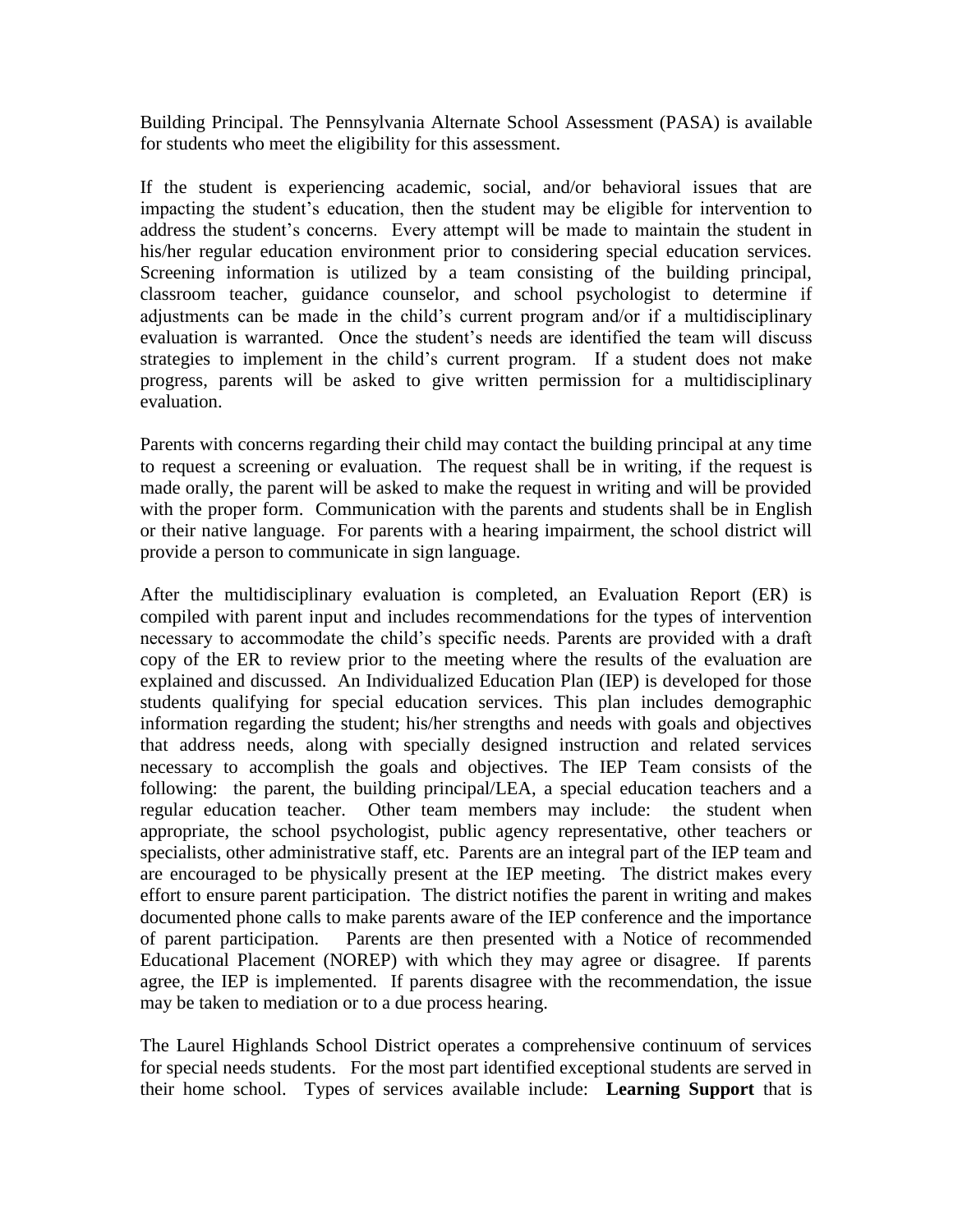primarily for students with academic learning needs. **Life Skills Support** that focuses primarily on the need for independent living skills. **Emotional Support** which addresses social and emotional difficulties, **Multiple Disabilities Support** which is for students with more than one disability, **Physical Support** for students who need is the result of a physical disability, **Autistic Support** for those students diagnosed with Autism and/or Pervasive Development Disorder, **Speech/Language Support** that is for students who have articulation and/or expressive/receptive language difficulties, **Hearing Support** for students who are hearing impaired/deaf, **Vision Support** which is for students who are blind or visually impaired, and **Gifted Support** for those students identified as mentally gifted. The Laurel Highland School District works closely with neighboring school districts and Intermediate Unit # 1 to place students who cannot be served within the district. The small number of students who needs cannot be accommodated in the public school setting can receive services in an approved private school or other licensed facilities at school district expense. No such placement is made without an IEP meeting and parental agreement. Laurel Highlands intends to serve students at the home school or within the district before considering other placements.

If a child does not qualify for special education services, he/she may still be considered a protected handicapped student and require services under Chapter 15. A protected handicapped student is a student who is school aged with a physical or mental disability that substantially limits or prohibits participation in or access to any aspect of the school program. The Laurel Highlands School District provides each protected handicapped student the aids, services or accommodations which are needed to provide equal opportunity to participate in and obtain the benefits of the school program and extra curricular activities to the maximum extent appropriate to the student's abilities. If you believe your child comes under this classification and is in need of a service to assist him/her in benefiting from his/her education, you should contact your building principal.

The Laurel Highlands School District recognized the need to protect the confidentiality of personally identifiable information in the education records of exceptional children. The Laurel Highlands School District confidentiality Assurance Policy has been prepared as to insure the privacy rights of both the parents and the exceptional child in the collection, maintenance, release, and destruction of these records. The Laurel Highlands School District and its staff are required by Federal law and State and Federal Rules and Regulations to protect the rights of students. The foundation of these rights comes from Federal Legislation entitled the Family Educational rights and Privacy Act of 1974 – FERPA (also known as the Buckley Amendments). All students are protected by the State Regulations contained in Chapter 12 known as Student's Rights and Responsibilities. In addition, State Rules and regulations protect regular and special education students' right and privacy.

School records are always open and available to parents and only to school officials who have legitimate "need to know" information about the child. Disclosure of information means to permit the release, transfer or other communication of education records to any part, by oral, written and /or electronic means. This means that information about a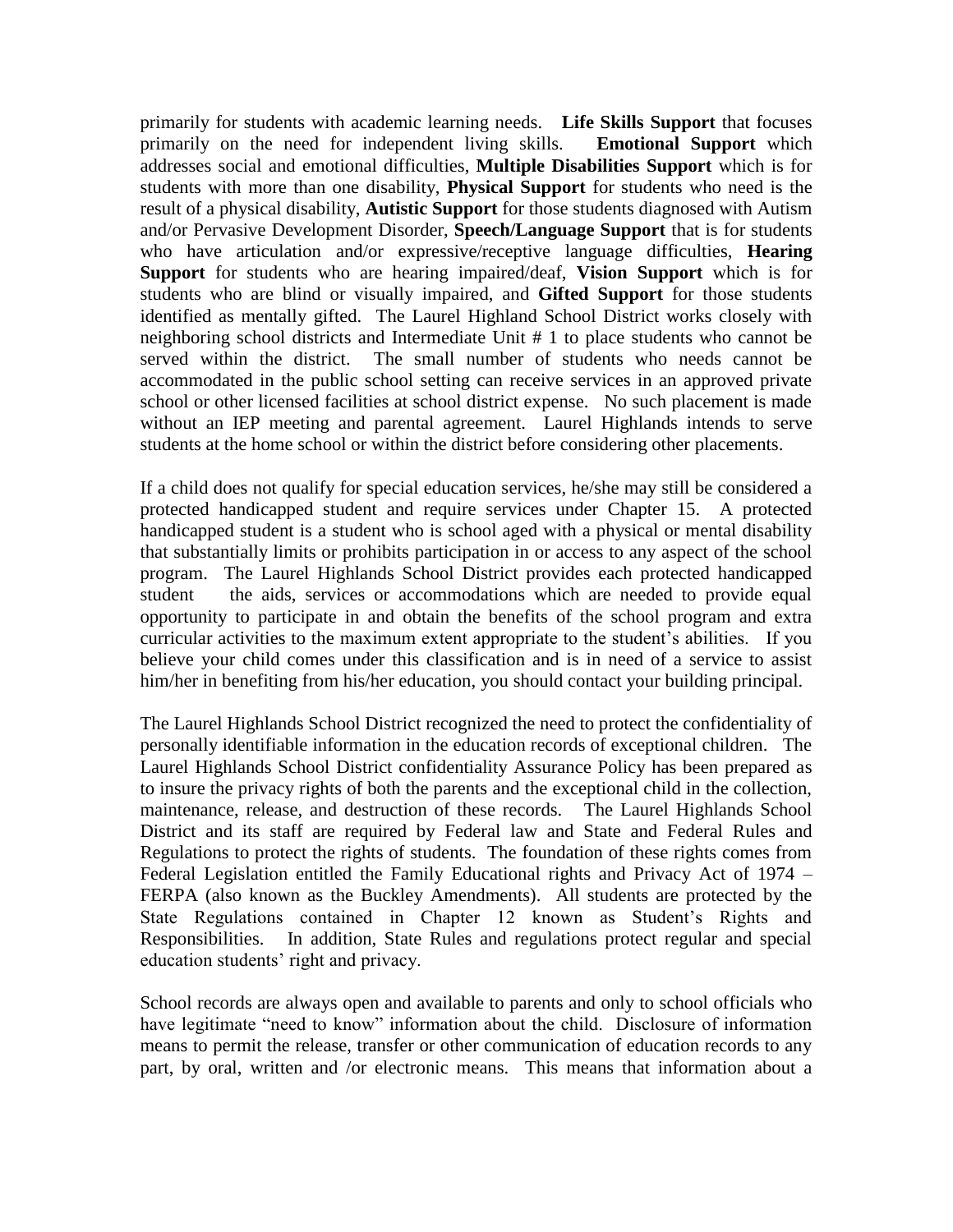student cannot be shared in conversation without permission. This also applies to other personnel who do no have an educationally relevant reason to possess knowledge student.

 The parents of a student or eligible student have the right to inspect and/or challenge their child's or their own educational records, to receive copies of the records, and to have a school official explain the records if requested as outlined in the Laurel Highlands District Policy. The school district will disclose directory information which includes: the student's name, address, telephone number, date and place of birth, major field of study, participation in officially recognized activities and sports, weights and heights of members of athletic teams, dates of attendance, degrees and awards received, the most recent previous educational agency of or institution attended by the student, and other similar information. Should the parent of a student or eligible student wish to refuse disclosure of this information, a written notice or refusal of disclosure of directory information must be sent to the Principal within twenty (20) days of this public notice. To inspect your child's or your records, contact the Building Principal.

The Laurel Highlands School District will release information from a student's education record without prior consent to officials of the other primary or secondary schools or school systems in which a student seeks or intends to enroll. Transcripts to postsecondary institutions in which a student seeks or intends to enroll will be sent upon request of parents of a student or eligible student. Parents, upon written request, may receive a copy of records that may be released by the school district. The parents have the right to request that their child's or their educational records be changed if they are inaccurate, misleading or violate student's rights, and to have a hearing if that request is refused.

A more detailed explanation of these rights, the procedure to follow, and the limitations on the release of records are presented in the school district's policy on the collection, maintenance and release of student records. You may obtain a copy of this policy by contacting the Building Principal.

## Early Intervention

In Pennsylvania, a child between three years of age and the school district's age to begin school who has a developmental delay or one or more of the physical or mental conditions listed above, will be identified as an "eligible young child." The parents of these children have the same rights described above.

The Pennsylvania Department of Education is responsible for providing programs and services to eligible young children under Act 212 of 1990, the Early Intervention Services System Act. Screening for preschool children is available through the Child Alert Program operated by Intermediate Unit #1. To schedule an appointment for screening call Barbara Rothermel at 1.800.328.6481. For additional information, contact Lori DiCenzo at 724.437.2821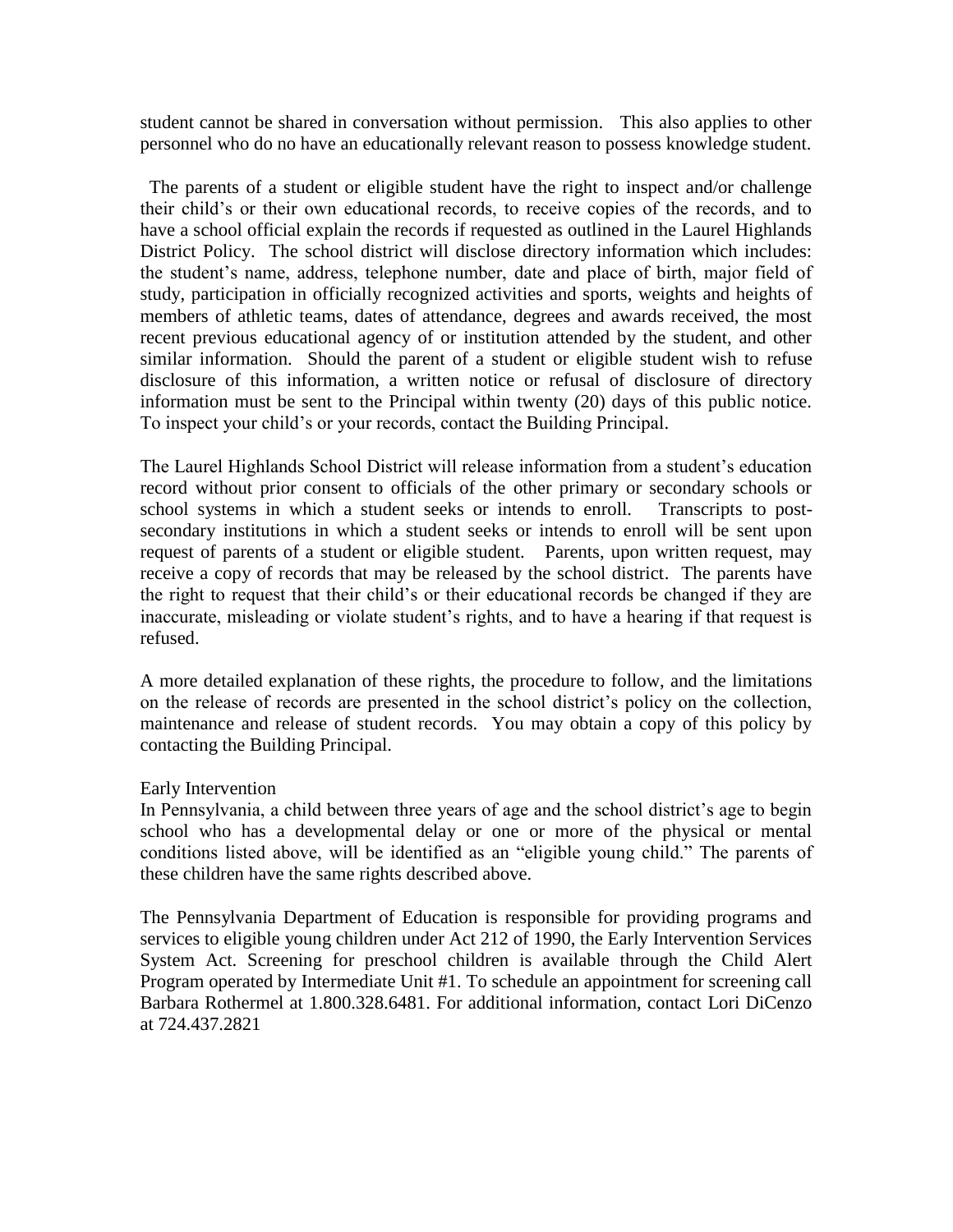A developmental delay is determined by the results of a developmental evaluation. The results of one or more domain areas (adaptive, personal-social, communication, motor or cognitive) have to show at least a 25% delay or a score of 1.5 standard deviations below the mean (Standard Score of 77 or below). The delay results in the need for specially designed intervention/instruction (SDI) in order to participate in typical activities and routines.

Children with a developmental delay may show weaknesses in the following areas:

Adaptive – Pre-kindergarten aged children with a developmental delay may have difficulty dressing/undressing; using utensils to eat, removing shoes without assistance, distinguishing between nonfood/food substances, or have difficulty with toileting needs. One may have difficulty moving independently around the house, understanding that hot is dangerous, putting away toys when asked, indicating an illness or ailment to an adult, or demonstrating caution and avoiding common dangers.

Personal-Social – Pre-kindergarten aged children with a developmental delay may have difficulty responding positively to adult praise, rewards or promise of rewards; greeting familiar adults spontaneously, enjoying simple stories read aloud, helping with simple household tasks, initiating social interaction with familiar adults, expressing affection/liking for peers, playing cooperatively with peers, stating first name, last name, age, or whether he is a male/female; using objects in make-believe play, using 'I' or 'me' to refer to himself, or recognizing facial expressions of common emotions.

Communication - Pre-kindergarten aged children with a developmental delay may have difficulty following 2-step verbal commands, associating spoken words with pictures, recalling events from a story presented orally; engaging in extended and meaningful nonverbal exchanges with others, using words to get his/her needs met, responding to 'yes' and 'no' questions appropriately, or asking 'wh' questions.

Motor - Pre-kindergarten aged children with a developmental delay may have difficulty running without falling, kicking a ball without falling, walking up and down steps alternating feet without assistance, walking backward, imitating the bilateral movements of an adult, pointing with his index finger independent of the thumb and other fingers, scribbling linear and/or circular patterns spontaneously, using the pads of fingertips to grasp a pencil, holding a paper with one hand while drawing or writing with the other hand, fastening clothing without assistance, cutting with scissors, copying a circle, or imitating vertical and horizontal markings.

Cognitive - Pre-kindergarten aged children with a developmental delay may have difficulty attending to one activity for 3 or more minutes, reciting memorized lines from songs or TV shows, showing interest in age-appropriate books, matching/naming colors, responding to one and one more, giving three objects on request, matching shapes, identifying objects by their use, identifying items by size, identifying colors of familiar objects not in view, or identifying simple objects by touch.